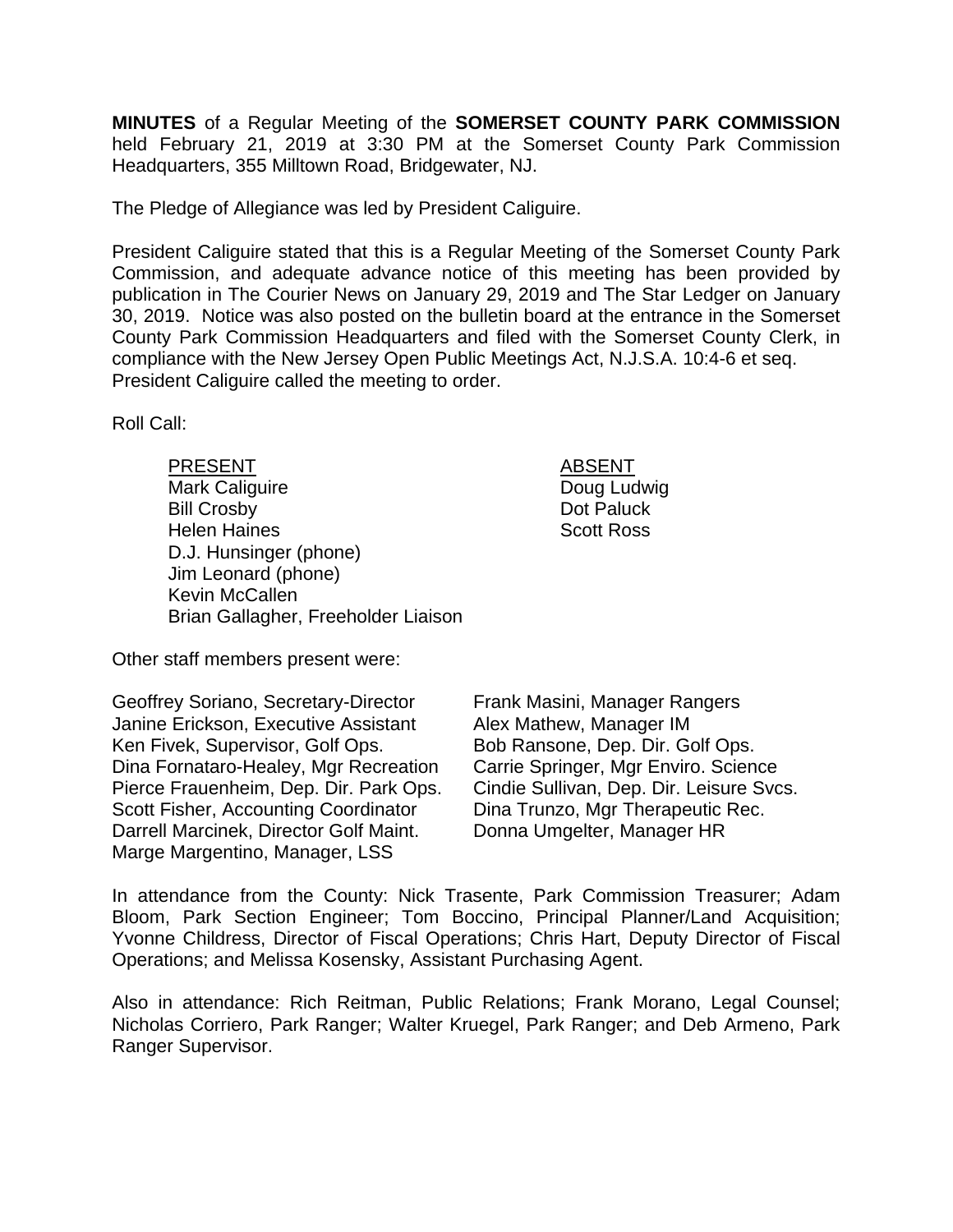# **OPEN MEETING FOR PUBLIC COMMENT**

There were no comments from the public.

# **SERVICE AWARDS**

President Caliguire presented the following Service Awards:

- ~ Kenneth Fivek for 10 years of service
- ~ Michael Adams for 10 years of service
- ~ Ann Hanntz for 20 years of service

# **CERTIFICATES OF RECOGNITION**

President Caliguire presented Certificates of Recognition to Park Ranger Kruegel and Park Ranger Corriero for outstanding performance during an emergency situation at the Sourland Mountain Preserve on January 12, 2019.

### **APPROVAL OF THE MINUTES**

President Caliguire called for the approval of the minutes of the regular meeting held on January 17, 2019. Moved by Commissioner Crosby; seconded by Commissioner McCallen. YEAS: Commissioners Crosby, Haines, Hunsinger, Leonard, McCallen, and President Caliguire. NAYES: None. ABSENT: Commissioners Ludwig, Paluck, and Ross.

### **APPROVAL OF BILLS FOR PAYMENT**

The following resolutions were moved by Commissioner Crosby; seconded by Commissioner Haines. YEAS: Commissioners Crosby, Haines, Hunsinger, Leonard, McCallen, and President Caliguire. NAYES: None. ABSENT: Commissioners Ludwig, Paluck, and Ross.

#### **Resolution R19-058 – Emergency Temporary Appropriations**

Resolution authorizes emergency temporary appropriations.

#### **Resolution R19-059 – Payment of Claims**

Resolution authorizing payment of claims in the amount of \$2,034,521.93 comprised of Bills in the amount of \$1,248,014.62, Other Expenses in the amount of \$60,290.68 and Salaries and Wages in the amount of \$726,126.63 for the period of January 16, 2019 through February 19, 2019.

# **Resolution R19-060 – Refund of Recreation Fees**

Resolution authorizes refund of recreation fees.

#### **Resolution R19-061 – Confirming Orders**

Resolution authorizes the payment of confirming orders totaling \$17,793.30.

# **Resolution R19-062 – Authorizing Additional Funding for Previously Awarded Contracts (Leisure Services)**

Resolution authorizes additional funds for previously awarded contracts.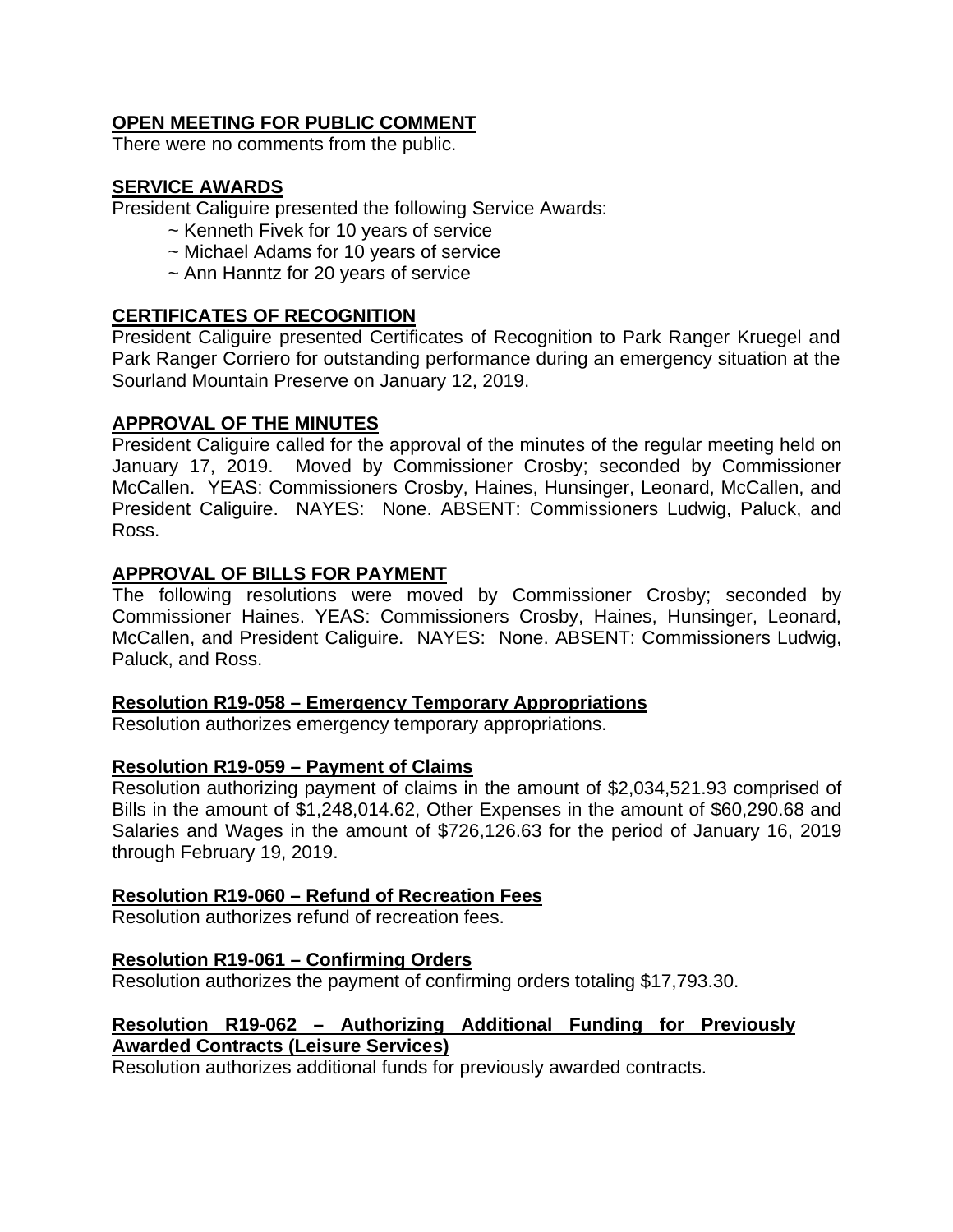### **Resolution R19-063 – Authorizing Additional Funding for Previously Awarded Contracts (Golf)**

Resolution authorizes additional funds for previously awarded contracts.

# **Resolution R19-064 – Authorizing Additional Funding for Previously Awarded Contracts (Park Operations)**

Resolution authorizes additional funds for previously awarded contracts.

### **Resolution R19-065 – Amending and Cancelling Certification of Funds for Previously Awarded Contracts**

Resolution cancels and amends certification of funds for previously awarded contracts.

# **DIRECTOR'S REPORT**

Director Soriano submitted a report for the month of January 2019.

Director Soriano presented the SCPC Reorganization in light of resolutions that will be presented in the Consent Agenda. Geoff stated that Cindie Sullivan will be appointed to the newly created position of Assistant Director. Cindie will oversee Information Management, Lord Stirling Stable, Park Rangers, and Permits. Dina Trunzo will be appointed to the newly formed position of Administrator, Leisure and Community Services and will report to the Assistant Director. Dina Trunzo will oversee Therapeutic Recreation, Environmental Science, and Recreation and Community Outreach. Dina Fornataro-Healey's responsibilities will be expanded and her title will be Manager, Recreation and Community Outreach. Geoff stated that Donna Umgelter's position will be modified to Administrator, Human Resources to properly account for her added responsibilities.

President Caliguire stated that Director Soriano has really worked to invigorate the Park Commission since his inception.

# **COMMISSION CORRESPONDENCE**

1. Letter received from Bridgewater Girl Scout Troop 61103 Unit 74 requesting installation of a Little Library at Duke Island Park or other SCPC park location for their Bronze Award Project.

Conversation ensued regarding the addition of a Little Library at Duke Island Park. Director Soriano informed the Commission that he is aware of one Little Library at Skillman Park, but was unaware of its origin. Dina Fornataro-Healey stated that she received two requests over the last year for the installation of a Little Library at Colonial Park and Skillman Park. The installation was approved by Cindie Sullivan, Deputy Director of Leisure Services, with the location coordinated with Pierce Frauenheim, Deputy Director of Park Operations. Dina stated that there been no issues with either Little Library. The Commissioners unanimously approved this request.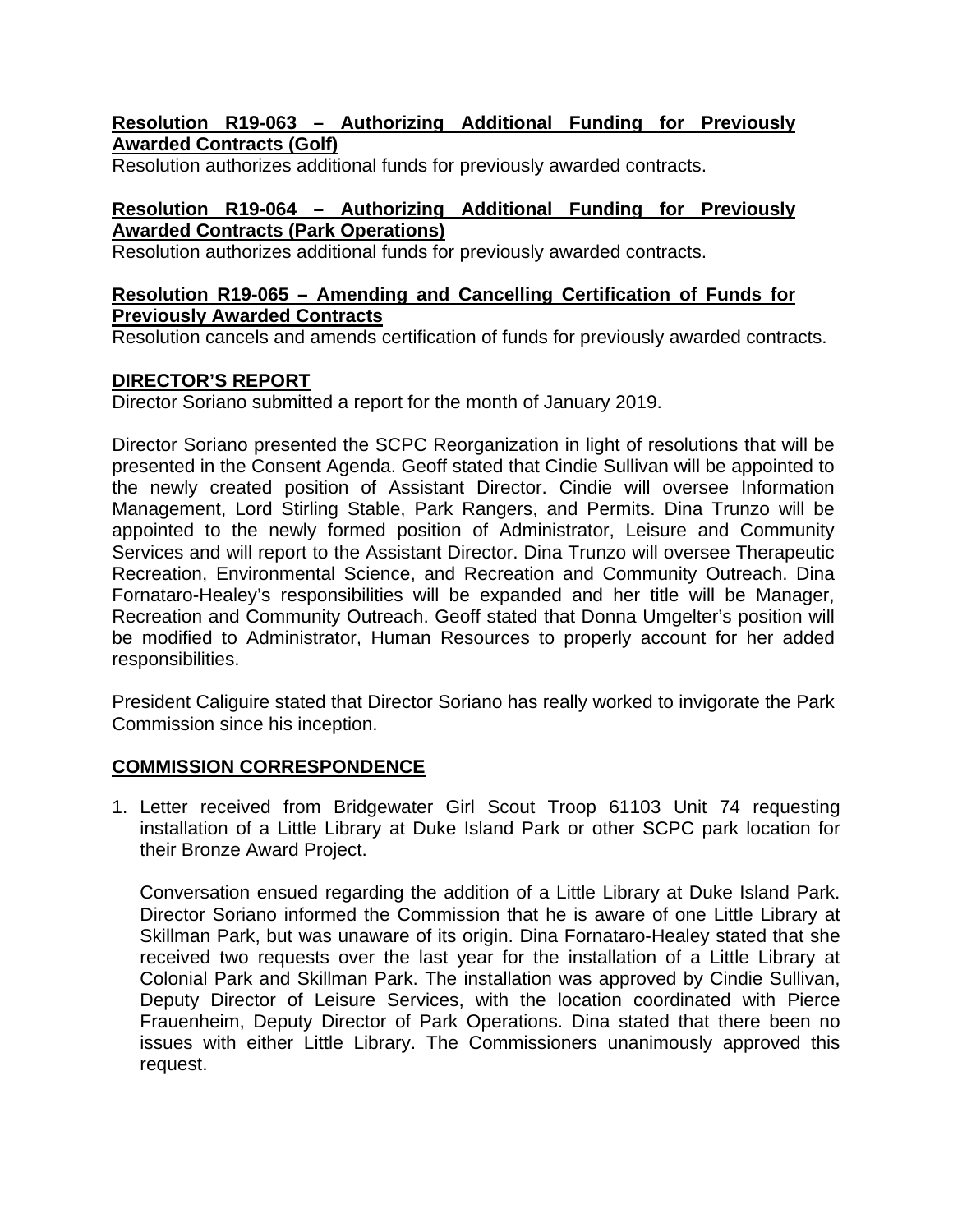2. Letter received from Friends of Bridgewater History, Inc. requesting permission to add pictures of three historic Park Commission properties, Mitchell Lane House, Van Horne House, and Ranger House, for consideration in their community calendar. The Commission unanimously approved this request.

# **CONSENT AGENDA**

#### **RESOLUTIONS**

The following resolutions were moved by Commissioner Crosby; seconded by Commissioner McCallen. YEAS: Commissioners Crosby, Haines, Hunsinger, Leonard, McCallen, and President Caliguire. NAYES: None. ABSENT: Commissioners Ludwig, Paluck, and Ross.

#### **Resolution R19-066 – Creating the New Position of Assistant Director**

Resolution appoints Cynthia Sullivan to the position of Assistant Director.

### **Resolution R19-067 – Modifying Job Title and Responsibilities of the Human Resources Manager (New Title: Administrator, Human Resources)**

Resolution modifies the title of Donna Umgelter to Administrator, Human Resources.

#### **Resolution R19-068 – Creating the New Position of Administrator, Leisure and Community Services**

Resolution appoints Dina Trunzo to the position of Administrator, Leisure and Community Services.

#### **Resolution R19-069 – Modifying the Job Title and Responsibilities of the Recreation Manager (New Title: Recreation and Community Outreach Manager)**

Resolution modifies the title of Dina Fornataro-Healey to Recreation and Community Outreach Manager.

# **Resolution R19-070 – Creating Position of Purchasing Agent**

Resolution designates Karen L. McGee as Qualified Purchasing Agent.

#### **Resolution R19-071 – Authorizing Park Ranger Manager to be Appointed Special District Forest Firewarden**

Resolution appoints Park Ranger Manager, Frank Masini, as Special District Forest Firewarden.

#### **Resolution R19-072 – Adopting Cash Advance for Garden Discovery Trips**

Resolution adopts a cash advance of \$450.00 to cover the cost of tolls, parking, admission and staff meals for various garden discovery trips between March and June 2019.

### **Resolution R19-073 – Adopting a Cash Advance for Therapeutic Recreation Overnight Adventure Trip**

Resolution adopts a cash advance of \$120.00 to cover the cost of staff admission fees and staff meals for "Overnight Adventure" trip on March 30, 2019.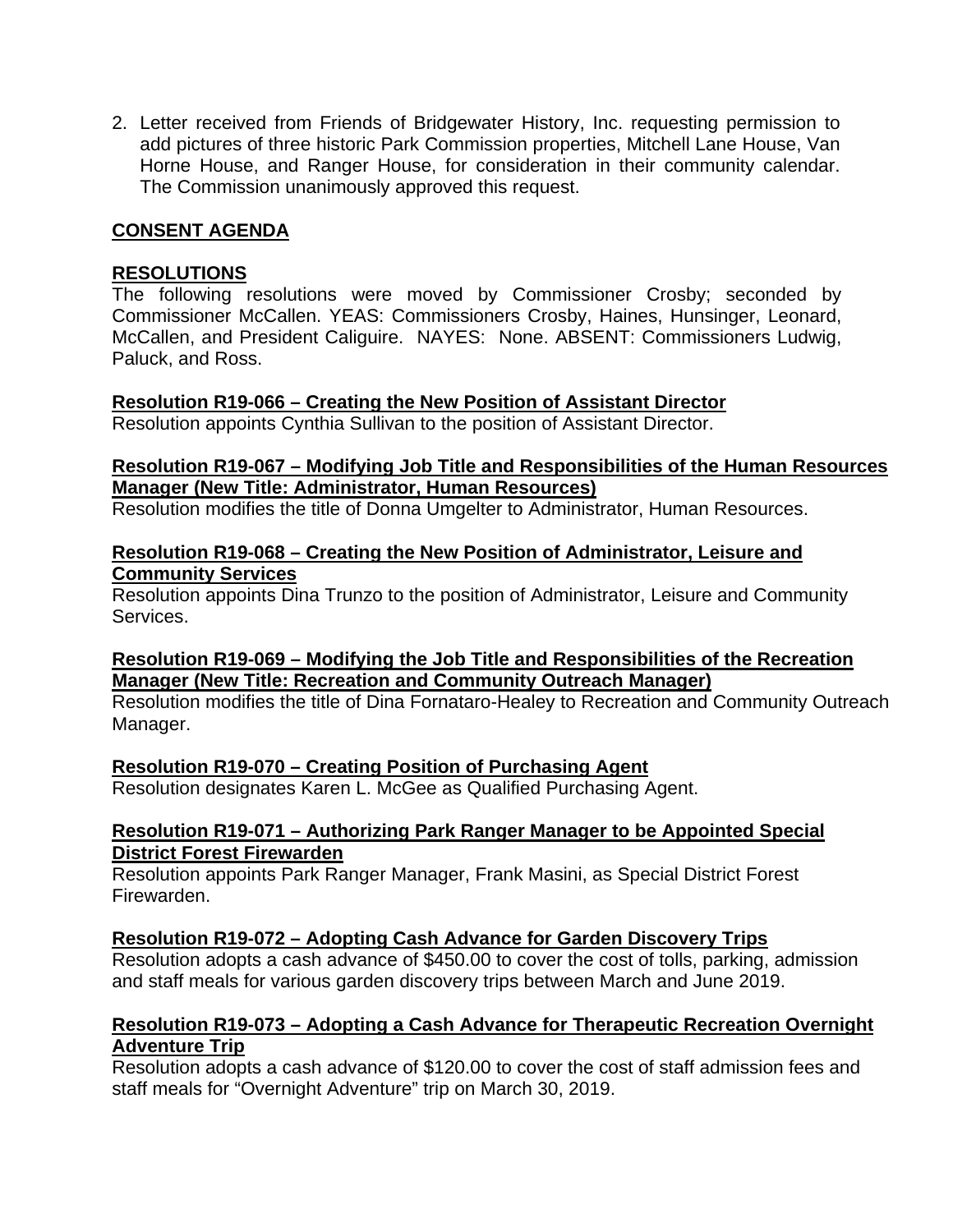# **Resolution R19-074 – Licensing of Farming Rights to Four Parcels of Farmland**

Resolution awards farm license to Middlebush Farms for Mettlers North for the period of January 1, 2019 to December 31, 2023. No bid was received for Hillsborough, Thompson Pleasantville, and Kanach River Parcels.

# **Resolution R19-075 – Authorizing use of State Contract for Purchase of Walk In Building Supplies**

Resolution authorizes purchases from Lowes.

#### **Resolution R19-076 – Authorizing use of State Contract for Purchase of Park and Playground Equipment**

Resolution authorizes purchases from Ben Schaffer Recreation, Inc.

#### **Resolution R19-077 – Authorizing use of State Contract for Purchase of Snow Plow Parts, Grader and Loader Blades**

Resolution authorizes purchases from A&K Equipment.

# **Resolution R19-078 – Authorizing use of State Contract for Purchase of Electrical Equipment and Supplies**

Resolution authorizes purchases from Griffith Electrical Supply, Inc.

#### **Resolution R19-079 – Authorizing use of Morris County Coop Contract for Purchase of Clay and Infield Mix for Athletic Field Supplies**

Resolution authorizes purchases from Whibco of New Jersey, Inc.

#### **Resolution R19-080 – Authorizing use of County Contract for Purchase of Flags and Grave Markers**

Resolution authorizes purchases from Conserv Flag and Metro Flag.

### **Resolution R19-081 – Authorizing use of State Contract to Provide Locksmith Services and Associated Parts**

Resolution authorizes purchases and service from Hogan Security Group, LLC.

### **Resolution R19-082 – Authorizing use of Educational Services Commission Contract for Purchase of One Meyer Plow and Accessories**

Resolution authorizes purchase from Cliffside Body Corporation.

### **Resolution R19-084 – Authorizing use of Morris County Contract for Purchase of Fencing Materials and Installation**

Resolution authorizes purchase and installation from Challenger Fence, Inc.

# **Resolution R19-085 – Authorizing Increasing the Bid Threshold to \$40,000**

Resolution authorizes increasing the maximum bid threshold from \$17,500.00 to \$40,000.00.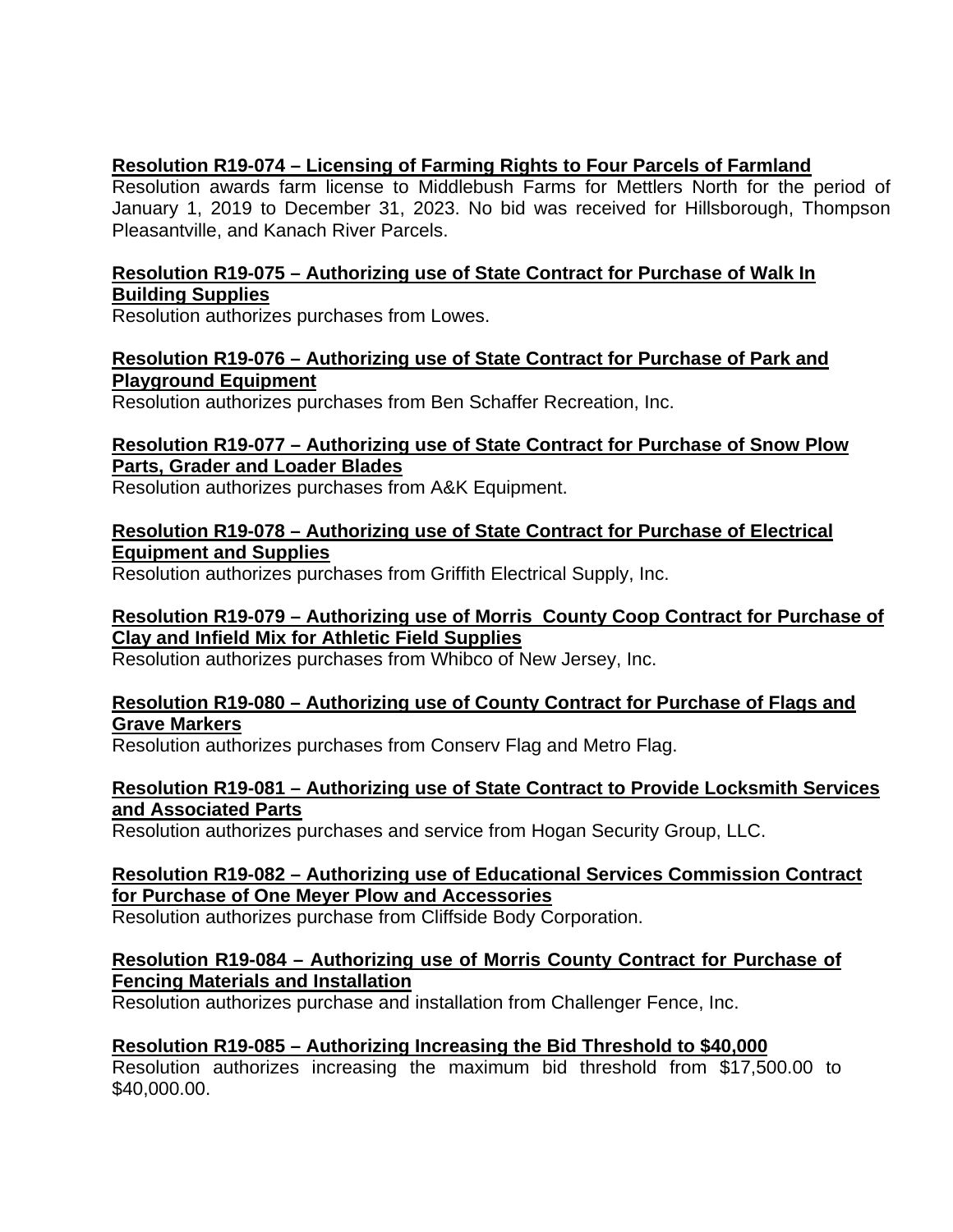### **COMMITTEE REPORTS**

#### **CFO's Report**

Commissioner Crosby, Chair of the Committee, submitted a report for the month of January 2019.

Nick Trasente, Park Commission Treasurer, stated work continues on the Park Commission 2019 budget which is pending funding information from the County Freeholders.

#### **HUMAN RESOURCES**

Commissioner Leonard, Chair of the Committee, submitted a report for the month of January 2019.

Donna Umgelter, Manager, Human Resources, had no further report.

#### **LEISURE SERVICES**

Commissioner Ludwig, Chair of the Committee, submitted a report for the month of January 2019.

Carrie Springer, Manager, EEC, stated that maple sugaring will be taking place over the next four weeks at the EEC. There were more than 200 attendees at last weekend's sugaring event. The EEC has held two Snow Shoeing Hikes which were made possible from grant funds received from Whole Foods Market.

Marge Margentino, Manager, Lord Stirling Stable, stated that Lord Stirling Stable is celebrating its 50<sup>th</sup> Anniversary this year. The County graphics department created a logo celebrating the milestone; a copy of which was distributed to the Commissioners.

Dina Fornataro-Healey, Manager, Recreation, stated that a Self Defense class, made possible through the generosity of the Park Foundation and a grant received from Whole Foods Market, will be held on March 14<sup>th</sup> at Headquarters.

Cindie Sullivan, Deputy Director Leisure Services, thanked the Commissioners for their support on her appointment to position of Assistant Director.

#### **GOLF MANAGEMENT**

Commissioner Paluck, Chair of the Committee, submitted a report for the month of January 2019.

Darrell Marcinek, Director, Golf Maintenance, stated Spooky Brook and Neshanic Valley Golf Courses will be open tomorrow. Green Knoll and Quail Brook Golf Courses will open on March 1<sup>st</sup>.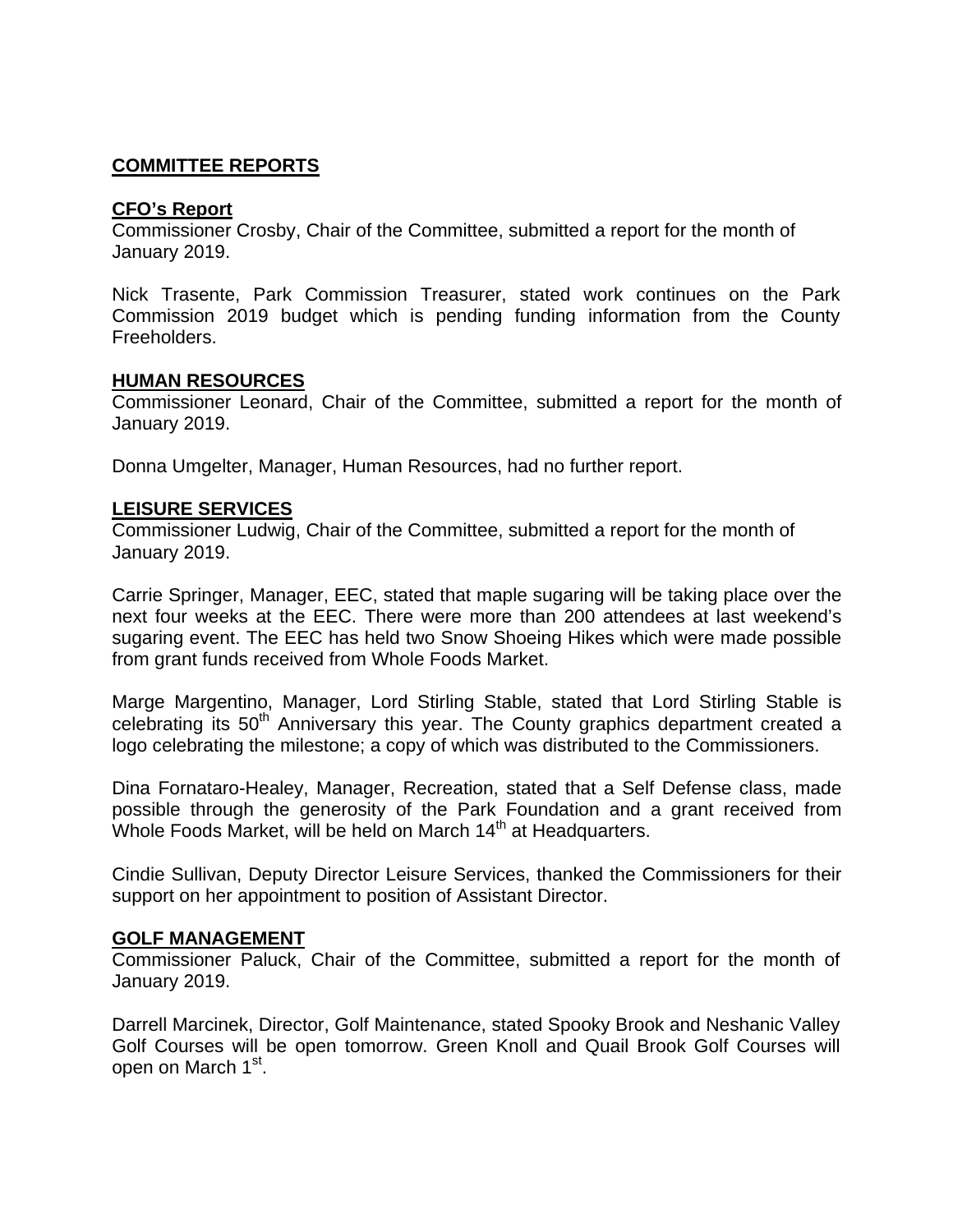Bob Ransone Deputy Director, Golf Operations, stated that the Point of Sale, Inventory Management and Tee Time Scheduler programs of GolfNow software will be upgraded beginning March 11<sup>th</sup>. The Park Commission will have a booth at the NJ Golf Show at the Raritan Center in Edison on March 1-3, 2019. Golf staff will be provided tablets equipped with swipe devices from GolfNow to sell golf registrations at the show.

#### **INFORMATION MANAGEMENT**

Commissioner McCallen, Chair of the Committee, submitted a report for the month of January 2019.

Alex Mathew, Manager, Information Management, had no further report.

### **VISITOR SERVICES**

Commissioner Crosby, Chair of the Committee, submitted a report for the month of January 2019.

Frank Masini, Manager, Park Rangers, had no further report.

#### **PROPERTY MANAGEMENT**

Pierce Frauenheim, Deputy Director, Park Operations, stated that a meeting was held on January 25 at 9:30 a.m. with current farm licensees to discuss concerns they raised at the December 28, 2018 Park Commission Meeting.

#### **PLANNING AND LAND ACQUISITION**

Tom Boccino, Parks Section Principal Planner, Land Acquisition, presented a report for the month of January 2019.

#### **CAPITAL FACILIITES – CONSTRUCTION and ENGINEERING**

Adam Bloom, County Park Engineer, presented a report for the month of January 2019.

#### **PARK MAINTENANCE & HORTICULTURE**

Commissioner Hunsinger, Chair of the Committee, submitted a report for the month of January 2019.

Pierce Frauenheim, Deputy Director, Park Operations, had no further report.

#### **AUDIT COMMITTEE**

No report.

#### **FREEHOLDERS REPORT**

Freeholder Brian Gallagher reported that Freeholder meetings will soon be televised. Freeholder Gallagher invited the Park Commission to make a presentation at the first televised meeting to help promote the County park facilities. Eliza Held will receive a Proclamation at the next Freeholder meeting. Eliza's many years of horse riding lessons at Lord Stirling Stable afforded her the training needed to secure a position on the New York City Park and Recreation Law Enforcement Mounted Police working the